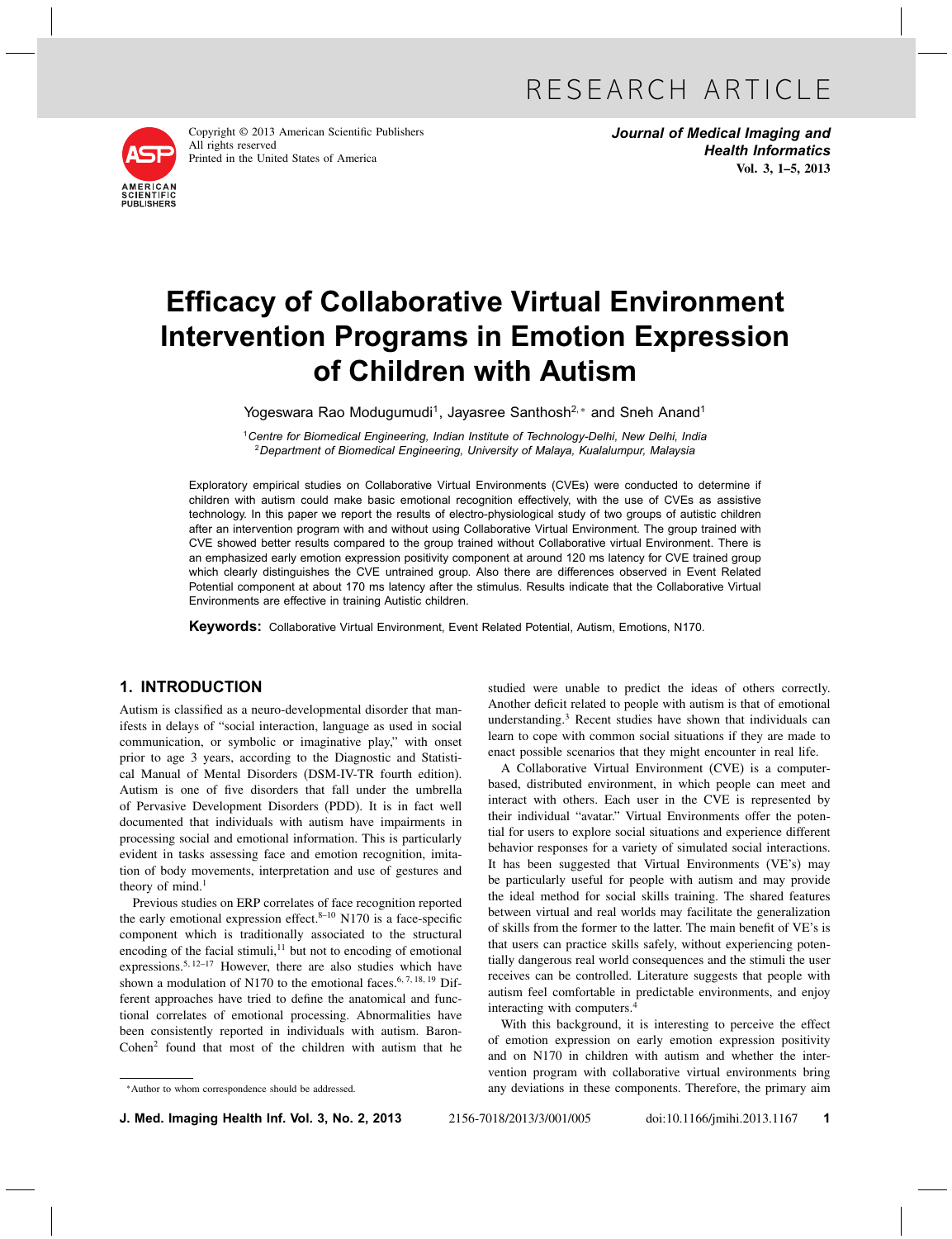# RESEARCH ARTICLE J. Med. Imaging Health Inf. 3, 1–5, 2013



Fig. 1. Grand averaged ERPs to the happy deviants. Early emotion expression positivity in the 80-140 ms window. (a) Control group (b) Autism group before intervention (c) Autism group after manual intervention (d) Autism group after CVE intervention.

of the present study was to investigate the emotion expression effect on early emotion expression positivity components and the face-specific N170 in autistic children. A second and equally important objective was to test whether the collaborative virtual environment supported intervention program for children with autism has any effect on the investigated components. We know that certain ERP components are sensitive to different facial expressions,<sup>6, 13</sup> but no study has examined this for children with autism after intervention programs. In the current experiment, we compared both the early emotion expression positivity and N170 before and after intervention program using collaborative virtual environments for autistic children.

# 2. MATERIALS AND METHODS

# 2.1. Subjects

Two groups of children participated in this experiment as ten Control group volunteers (age 7–19 years; all males; mean age 10.6 years) and ten Autism group children (age 8–19 years; nine males and one female; mean age 11.6 years). Diagnosis of autism was defined as meeting criteria for Autistic Disorder on

the ADOS-G and ADI-R and meeting DSM-IV criteria for Autistic Disorder based on clinical judgment. All the subjects are dextral. All participants had normal or corrected to normal vision. The Institutional Psychology ethics committee of the National Institute for Mentally Handicapped approved the study, and all participants and parents gave written informed consent.

## 2.2. Stimuli

The visual stimuli were digital pictures of faces of different models. Pictures of a neutral and happy expression from each model were used. The pictures were converted to 256 (bits) grayscale images. The stimulus presentation was controlled with BioTrace<sup>+</sup> program (Nexus 32). Total 80 Pictures (60 neutral and 20 happy) are used and these pictorial presentations of a single face would be the event to which the emotion condition ERP data to be timelocked. The stimulus frames were 640 pixels wide by 480 pixels high and were presented for 500 ms. Faces were presented on the monitor at a size of 16 cm by 12 cm. Pictures on the system will serve as the stimuli for emotion recognition

#### 2.3. Procedure

Subjects sat in a room, and a computer screen was placed at a viewing distance of 70 cm. Stimuli were presented at the centre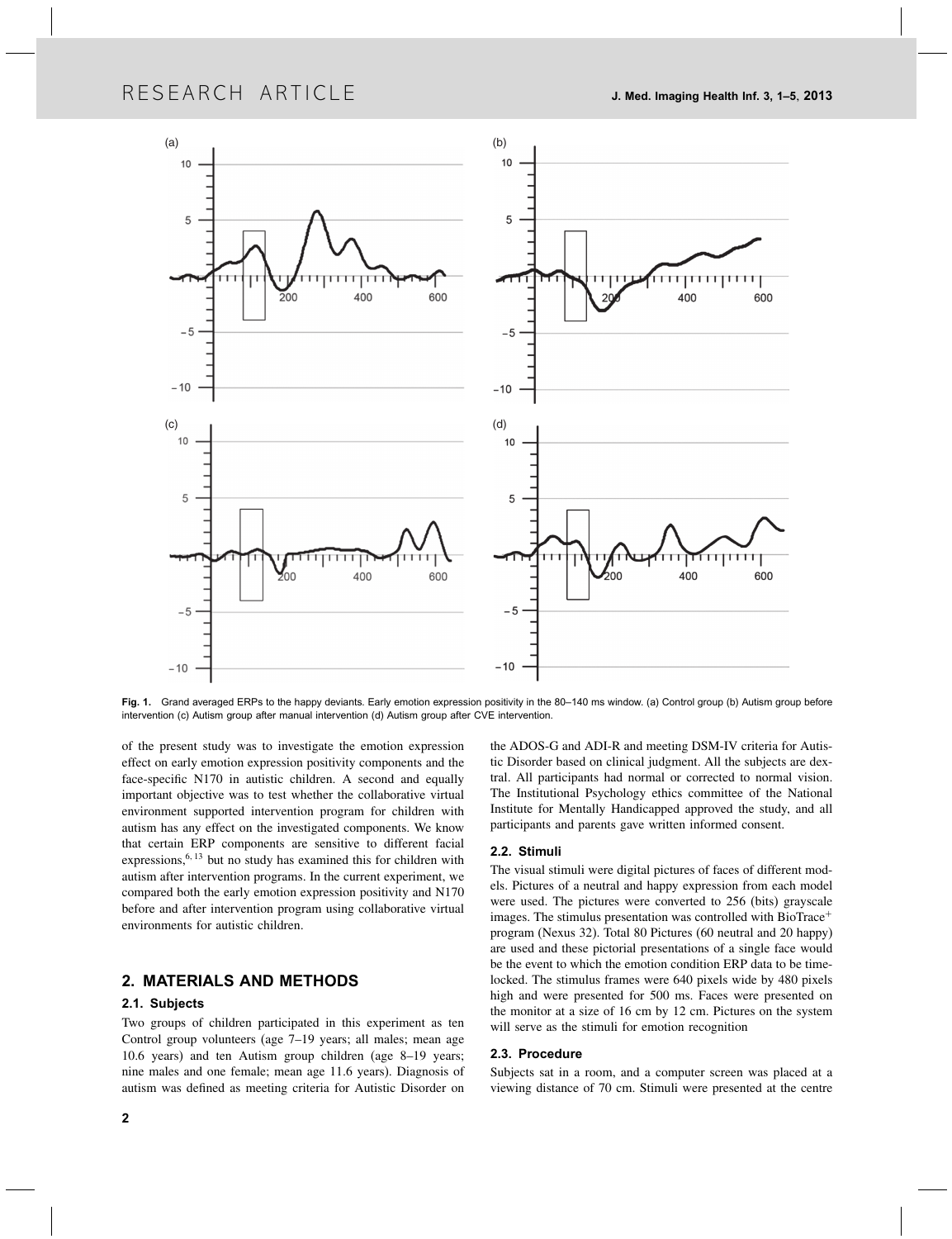of a computer screen by software package protocol designed using oddball paradigm. The experiment consisted of 80 trials, showing the stimuli in each trial for 500 ms with an inter stimulus time of 1500 ms. Subjects asked to respond to happy faces by pressing a customized key board. The key board exposes only spacebar key and rest of the key board is covered to avoid distraction in subjects. EEG recording were made from Ag-AgCl electrodes and linked-earlobe reference at Fz, Cz, and Pz (according to the 10–20 system). Electrode impedance was kept  $<$  5 k $\Omega$ . Amplifier band pass was 0.1–25 Hz. EEG and EOG were sampled with a digitization rate of 256 Hz.

This same procedure was repeated for autism group after the intervention program. For the intervention program the autism group is again divided into two groups. The first group was trained manually for 6 months following conventional standard special education class room methods. Some of them include the flash cards for emotions and faces on toys. The second group trained for the same time using a collaborative virtual environment system. This system displays different emotions on the screen and the user communicates with the remote observer by expressing and recognizing the emotions. Various scenarios on the screen are presented and the user trained on judging the outcome. ERP analyses were conducted relative to a 100 ms prestimulus baseline, and were restricted to non-repetition trials. Trials with eye blinks, lateral eye movements were excluded. ERP mean amplitudes were analyzed separately by repeated measures ANOVAs at post-stimulus time interval of 80–140 ms. for early emotion expression positivity component and at 140–225 ms. for  $N170$  component. A paired  $t$ -test was conducted to compare the three groups. Further to repeated measure ANOVA, a Tukey-Kramer method applied for multiple comparisons.

### 3. RESULTS

Both the components, early emotion positivity and N170, showed a significant differences among groups. ERP mean amplitudes for early emotion positivity were analyzed by repeated measures ANOVA within a post-stimulus time interval of 80–140 ms. as shown in Figure 1. Repeated measure ANOVA analysis on early emotion positivity showed a significant main effect of intervention  $[F(2, 18) = 4.72, p = 0.022]$  among the groups before and after intervention. Children with autism group before intervention has a Mean value of  $-0.25$  with Standard Deviation = 0.6455. The 95% confidence interval for group Means is shown in Figure 2. Children with autism group after manual intervention has a Mean value of  $0.2$  with Standard Deviation = 0.1972. Children with autism group after CVE intervention has a Mean value of  $0.375$  with Standard Deviation = 0.8186. Tukey-Kramer method pair wise comparisons were made and it was found that the data between the group before intervention and the group after CVE intervention is only significant. The data between autism group before intervention and after manual intervention is non-significant showing that there is considerable change in the autism group after CVE intervention in recognizing the emotions. This is further supported by paired  $t$ -tests on the 3 pairs. The t-test values for autism before intervention and autism after manual intervention are insignificant ( $t = 2.02$ ,  $p = 0.07$ ) compared to the significant values for autism before intervention and autism after CVE intervention  $(t = 5.24, p = 0.001)$ .

For N170, ERP mean amplitudes were analyzed by repeated measures ANOVA within a post-stimulus time interval of



Fig. 2. 95% confidence interval for group Means. Group A is children with autism before intervention; B is after manual intervention; C is after intervention using collaborative virtual environments. (a) is for early emotion expression effect and (b) for N170.

140–225 ms. as shown in Figure 3. Repeated measure ANOVA analysis on N170 showed a significant main effect of intervention  $[F(2, 18) = 18.85, p = 0.001]$  among the groups before and after intervention. Children with autism group before intervention has a Mean value of  $-0.22$  with Standard Deviation = 0.71. Children with autism group after manual intervention has a Mean value of  $-0.45$  with Standard Deviation = 0.64. Children with autism group after CVE intervention has a Mean value of −0.45 with Standard Deviation  $= 1.28$ . Tukey-Kramer method pair wise comparisons were made and it was found that both the data between the group before intervention and the group after manual intervention and the group before intervention and the group after CVE intervention are significant. This shows that there is a significant change in the autism group before and after intervention in recognizing the emotions. This is further supported by paired  $t$ -tests on the 3 pairs. The  $t$ -test values for autism before intervention and autism after manual intervention are significant  $(t = 13, p = 0.001)$  and also for autism before intervention and autism after CVE intervention ( $t = 4.58$ ,  $p = 0.001$ ).

### 4. DISCUSSION

In the current experiment, changes in facial expression, i.e., happy deviants, elicited differential ERPs for all the three groups, i.e., autism group before intervention, autism after manual intervention and autism after CVE intervention in two analysis windows. Early emotion expression positive shifts were observed in the first window at 110–140 ms and a negative N170 shift in the second window at 165–205 ms post stimulus. As mentioned in our aims in the beginning, we found an anterior positivity at 80–140 ms post-stimulus for all the groups. Where this was more positive to autistic group after manual intervention compared to before intervention, the group with CVE intervention has the most positivity. A frontal positivity in ERPs to emotional expressions relative to neutral ones are found in earlier studies on ERPs to facial expressions.<sup>13</sup> The same corresponding latency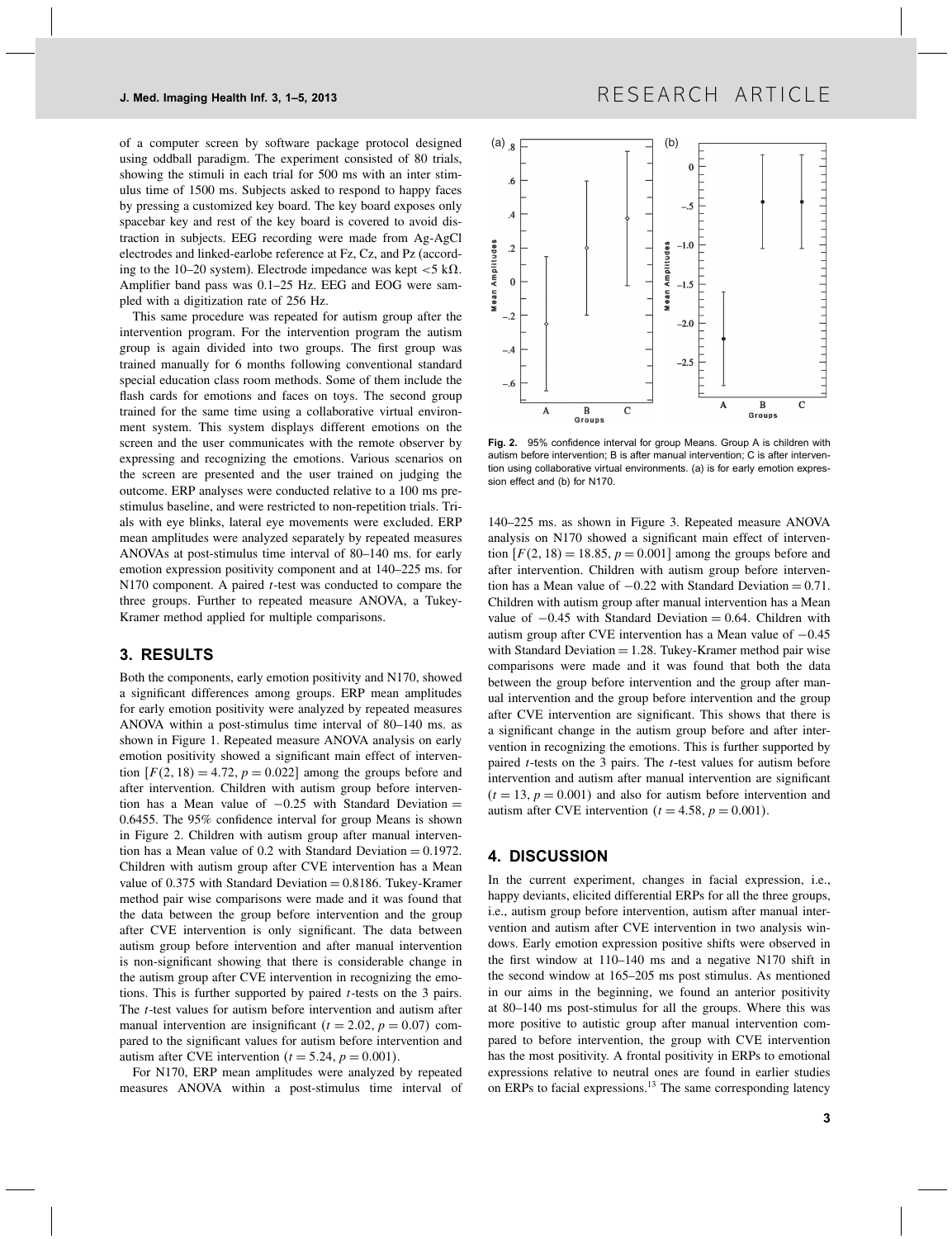# RESEARCH ARTICLE 3, 1-5, 2013



Fig. 3. Grand averaged ERPs to the happy deviants - N170 in the 140–225 ms window. (a) Control group (b) Autism group before intervention (c) Autism group after manual intervention (d) Autism group after CVE intervention.

was observed in the present study. One possible functional explanation for this deflection is that the fronto-central positivity is associated with early directing of attention towards emotionally significant events.20 These findings suggest that the children with autism group that were trained using collaborative virtual environments have best responded to the emotions compared to the other groups.

Measures of the amplitude of the N170 also revealed interesting differences between the groups. The results on N170 shows the significance among groups and the mean amplitudes for autistic group after intervention are more positive compared to before intervention. We observed the N170 consistently appearing for all the groups. Though there are deviations appear in the latencies of N170, we are not able to conclude that they are related to emotion effect because of their latency pattern. The compared time course differences of the early emotion positivity and N170 for the happy deviants were shown in Figure 4. These analyses revealed that, autistic group before intervention responded slowly with a latency of 140 ms and after manual intervention the response was quicker compared to the before intervention group with a latency of 130 ms. The group with CVE intervention has

the quickest among the groups with a response time of 110 ms after the stimulus onset.

The present ERP data demonstrate that the emotional facial expression has occurred rapidly. A frontocentral positivity was



Fig. 4. Graphical presentation of the latency responses between the four groups for early emotion positivity and N170.